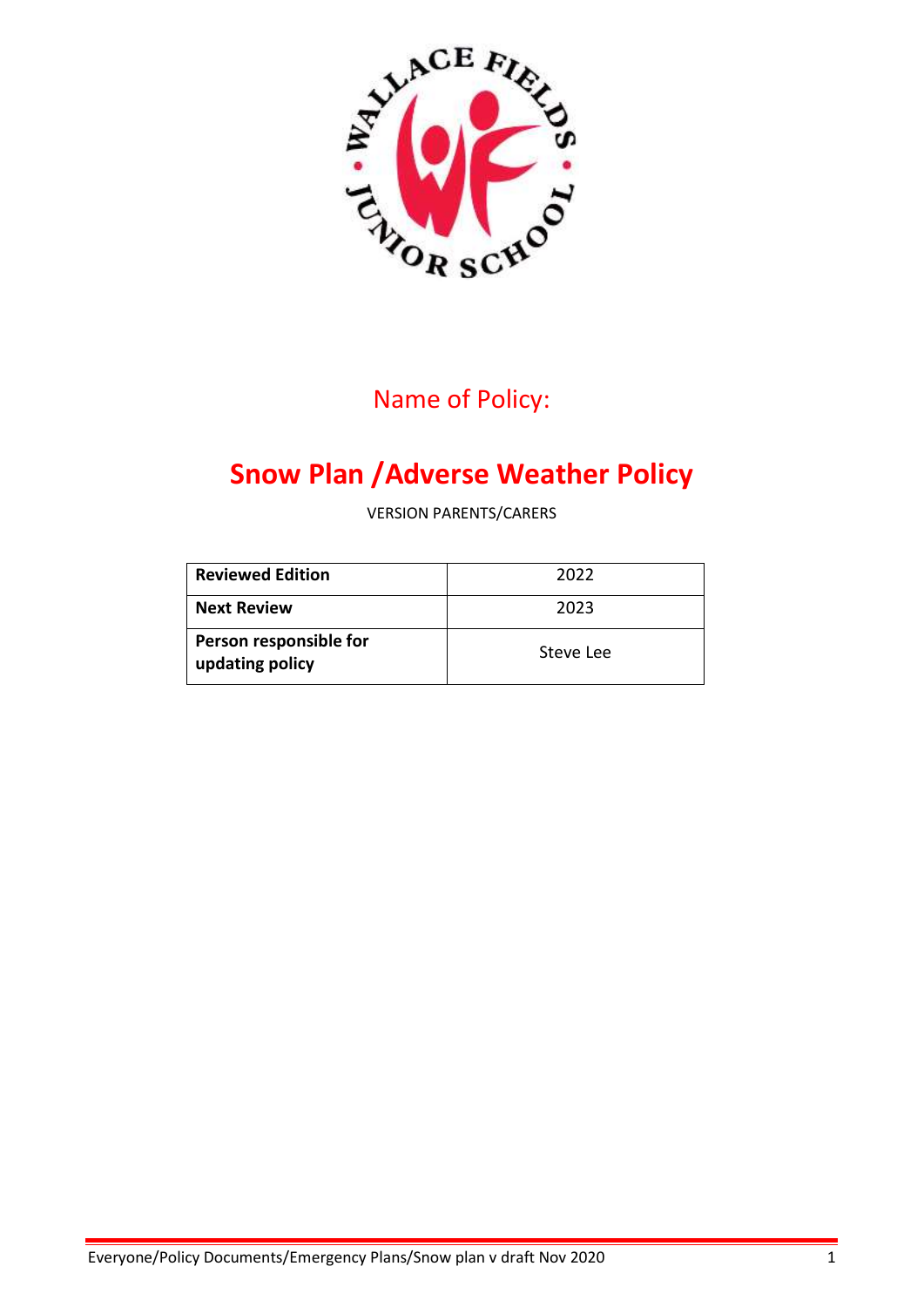### **Section 1: Aim of the plan**

Every winter brings the possibility of snow and ice and can cause widespread and prolonged disruption. The school aims to remain open in the event of snow; however, there are certain factors that may lead to the school closing:

- There are not enough members of staff to be able to provide satisfactory education
- The severity of the weather conditions is on such a major scale that it is unlikely that many staff or pupils will be able to physically make it into school
- The school are unable to provide lunch for the children
- The school grounds are not sufficiently safe for children, parents and staff
- The school has insufficient heating, lighting and hot water across the site
- External agencies, e.g. police, local government, motoring organisations, etc. are advising against school travel in our region

If, for the reasons outlined above, the safest judgment is to close the school, a 'Snow Closure Day' will be declared.

### **Section 2: School Closure due to weather conditions**

The decision to close the school for a "Snow Closure Day" will be taken by the Head Teacher and Premises Manager after discussion with Wallace Fields Infant School. If this decision is made over-night then it will be taken by 7:05am at the latest.

#### **2.1 Communication to parents/carers**

The decision to close for a "Snow Day" will be communicated to parents/carers by the following:

- **•** Twitter
- School website banner
- Email

This communication will clearly identify when the school will be closed and, if during the school day, when children need to be collected.

It is important however, for parents to regularly check the above communication channels for updates. Please do not call the School Office for updates.

#### **2.2 Children in school unable to be collected at the agreed time**

If there is an enforced school closure, we cannot look after children**.** However, those already delivered to school prior to a decision being made, **will be looked after, until they can be collected**.

**Anyone struggling to collect their child by closure time or has to collect their child earlier** due to poor road conditions, transport arrangements, etc, should contact the school to inform us of the likely collection time. If collecting your child at a different time to the rest of the class then your child must sign out on our InVentry system.

#### **2.3 How to communicate with the school during closure**

During a school closure our phones will be unavailable. Please contact the school through their office email address **[office1@wallacefields-jun.surrey.sch.uk](mailto:office1@wallacefileds-jun.surrey.sch.uk)** which will be manned during normal school office hours weekdays remotely from 8.30am to 4.30pm.